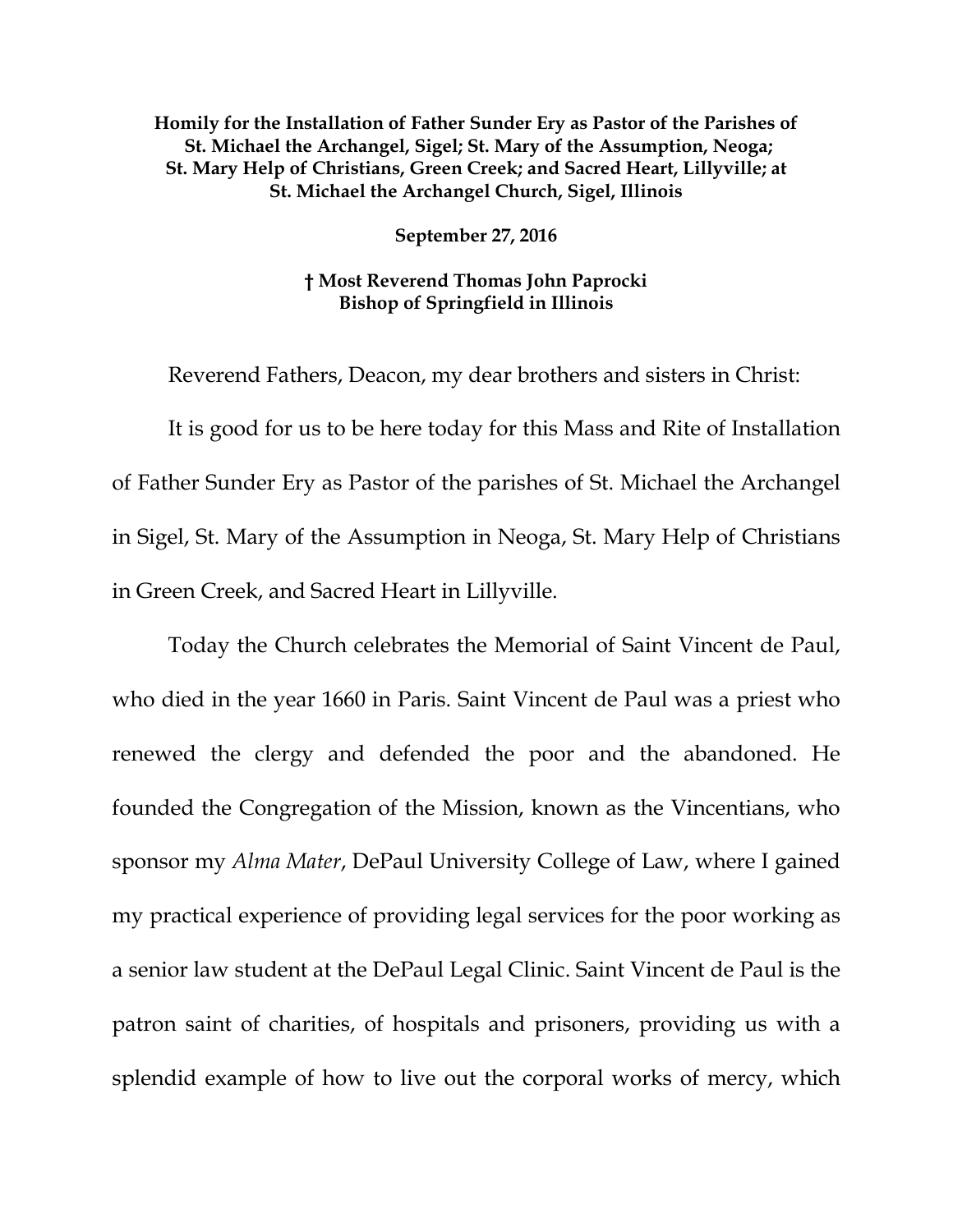are to feed the hungry, give drink to the thirsty, clothe the naked, bury the dead, shelter the traveler, comfort the sick, and free the imprisoned.

On this feast day of Saint Vincent dePaul and in this Jubilee Year of Mercy, it is good for us to reflect on the meaning of mercy and how we are expected to live mercy in our lives.

Archbishop Charles Chaput of Philadelphia, in his article, "A Jubilee Year of Mercy" in the journal FIRST THINGS, wrote that we must see the connection between mercy and truth. He said:

Truth is essential to the sacrament of reconciliation. As sinners, we approach God seeking his mercy. In a truthful act of contrition, an honest admission of our sins, we find consolation and peace. But the sacrament is not meant to confirm us in our sins, as if mechanically mentioning a list of mistakes and bad actions excuses us from *renouncing* them and changing the course of our lives. The Christian vocation is more demanding but also more beautiful than this. The sacrament of reconciliation, received and acted upon truthfully, is a steady path to transformation and holiness[.1](#page-6-0)

Leading his parishioners on the path to holiness is the primary task of a Pastor. Today at this Mass we mark the beginning of a new chapter in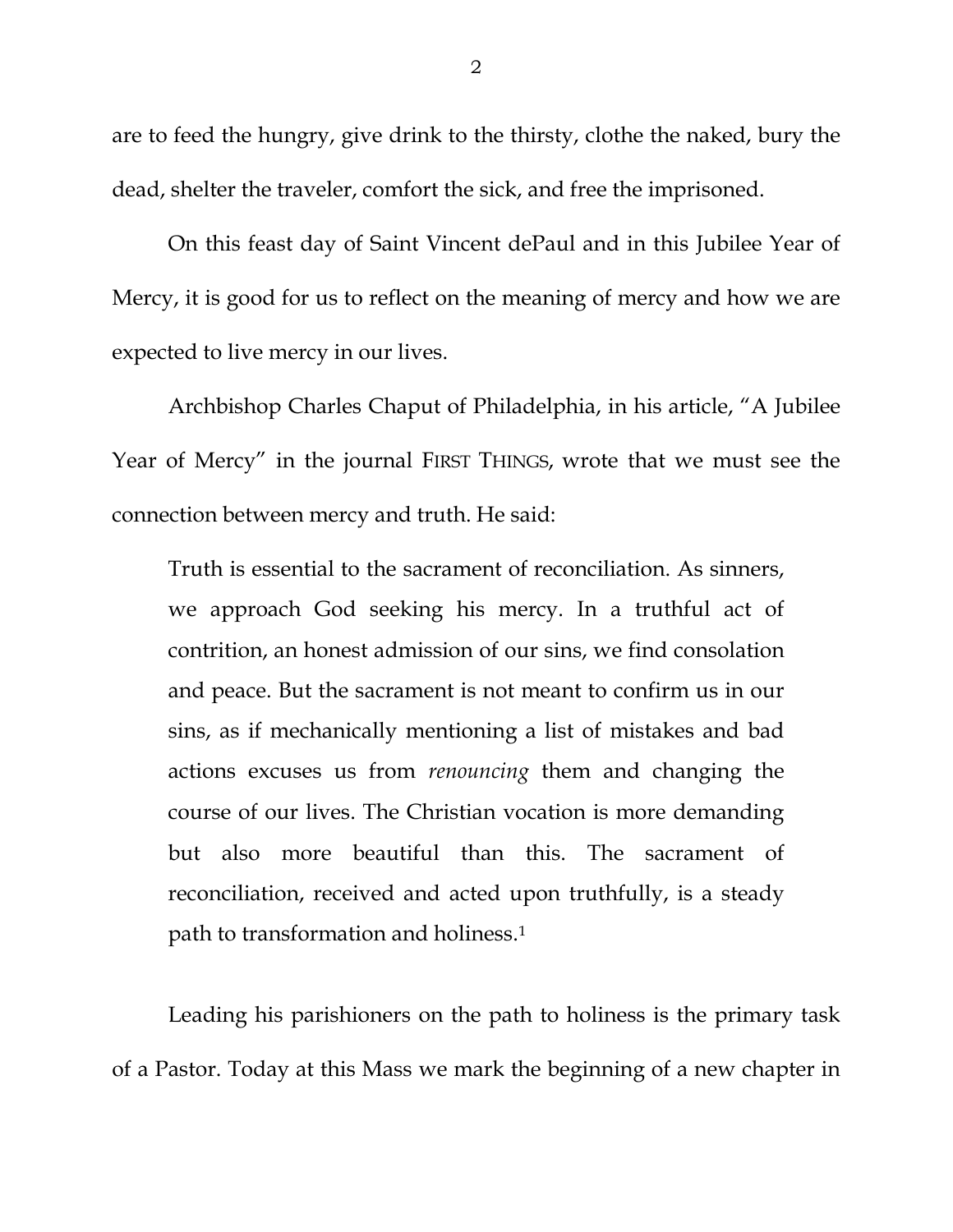the life of the parishes of St. Michael the Archangel, St. Mary of the Assumption, St. Mary Help of Christians, and Sacred Heart with the Installation of your new Pastor. I am very pleased that Father Sunder Ery accepted the call to serve as the local shepherd of the Catholic communities of faith here in Sigel, Neoga, Green Creek, Lillyville. Your parishes have been through some difficult times. All I can say is that your former Pastor, Father Bud DeGrand, remains in my prayers. Please keep him in yours.

Father Sunder Ery will now serve you as pastor in this Third Millennium of Christianity, so I think it is fitting to call to mind a theme suggested by our late Holy Father, the Great Pope Saint John Paul II, in his Apostolic Letter, *NOVO MILLENNIO INEUNTE*, "On entering the New Millennium," which I quote as follows (nos. 30-31): "First of all, I have no hesitation in saying that all pastoral initiatives must be set in relation to *holiness*."

We grow in holiness by following Jesus as His disciples. Closely related to the notion of discipleship is the concept of stewardship. In the First Letter of St. Peter, he writes of stewardship in these words: "As each one has received a gift, use it to serve one another as good stewards of God's varied grace" (1 Peter 4:10).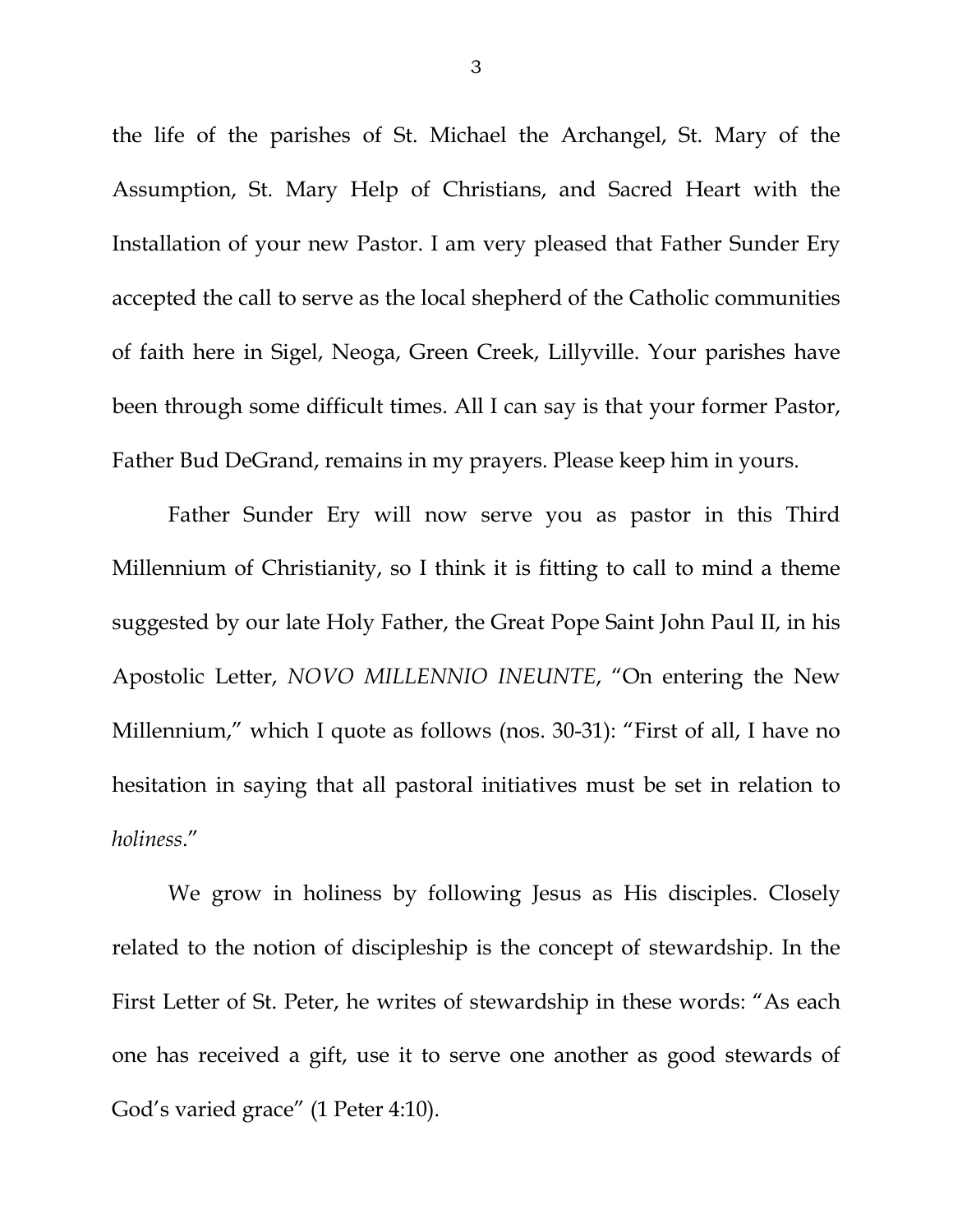One year ago this month, I published my second pastoral letter, called, *Ars Crescendi in Dei Gratia*, Latin for "The Art of Growing in God's Grace." In it, I wrote, "The art of growing in God's grace is the key to growth in the Church. Building a culture of growth in the Church starts with inviting people to experience the love of Jesus Christ."

Over the past couple of years leading up to the publication of my pastoral letter last Fall, I have given much thought to how it is that we can begin a process of strategic planning for growth in the Church here in our diocese. The growth envisioned is far more than just a quantitative increase in the number of people or the amount of money available to our parishes and the diocese. It is also essential to ensure that we give significant attention to the qualitative growth that will guarantee sustainability for generations that follow.

In my pastoral letter, I said that we must do four things to build a vibrant community of saints:

1. Invite people to join us in prayer, especially Sunday Mass (hospitality);

2. Study the Bible and learn more about Jesus and our Catholic faith (formation);

4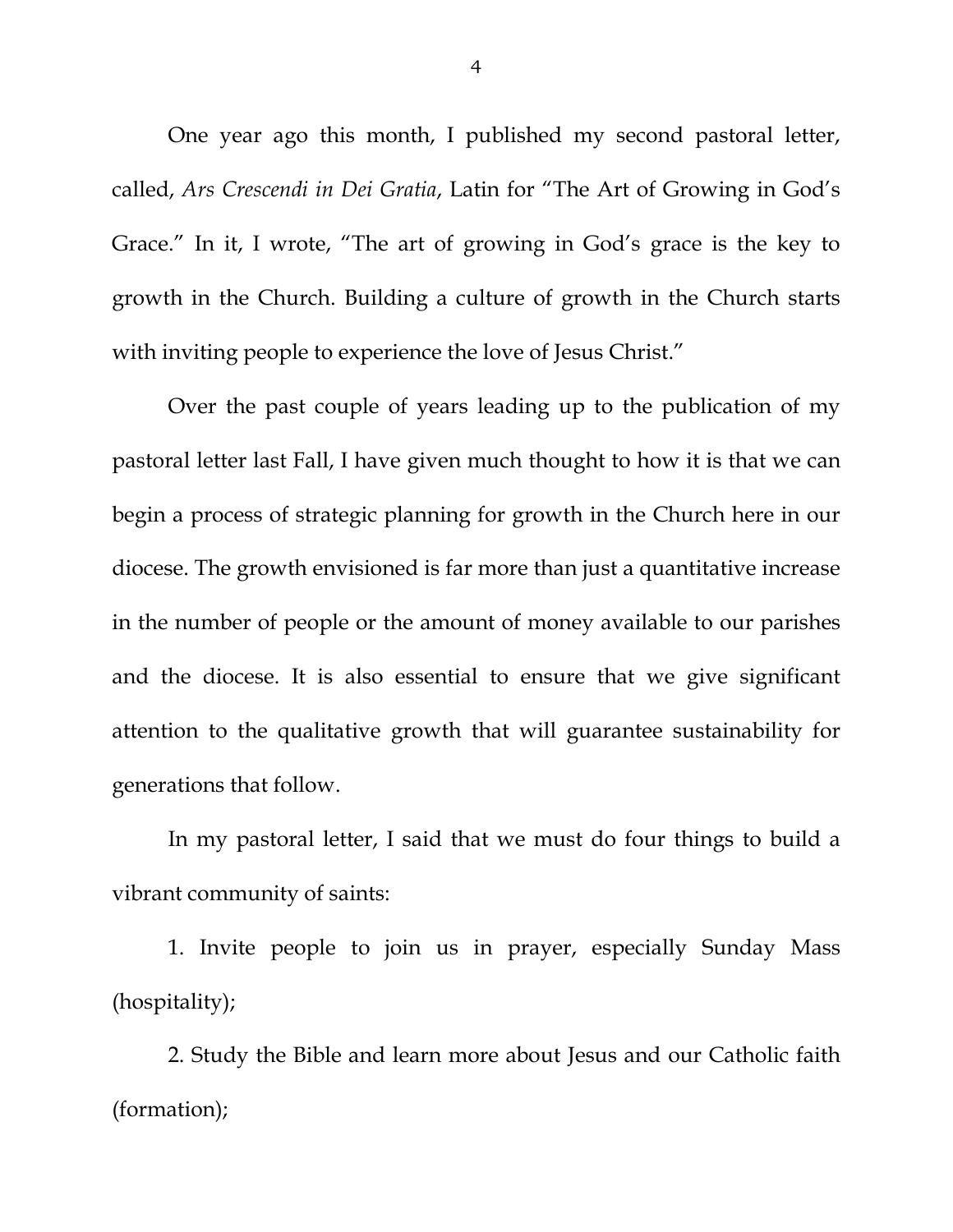3. Provide the sacraments as signs of hope and paths of grace to heaven (prayer); and

4. Serve those in need by practicing charity and justice (service).

The verbs in these four action items correspond to the four pillars of stewardship and discipleship that we have begun talking about in our diocese: hospitality, formation, prayer and service. We can all communicate more broadly the message of invitation.

Through prayer, discernment, and consultation with others, it has become evident that the Lord is inviting us to embrace more fully our call to discipleship out of which necessarily follows a life of stewardship.[2](#page-6-1) 

Stewardship recognizes that everything we have comes from God. We are stewards whether we recognize it or not and whether we like it or not. Stewardship from God's perspective is that He has given us gifts to be used not just selfishly for ourselves, but to be shared with others. Becoming a disciple means making an intentional decision to accept the Lord's call to follow Him and live the discipleship and stewardship way of life.

I am aware that such a plan for growth is ambitious, but it is one about which I am very optimistic, especially given what this diocese has to offer and the many ways in which various groups are already poised to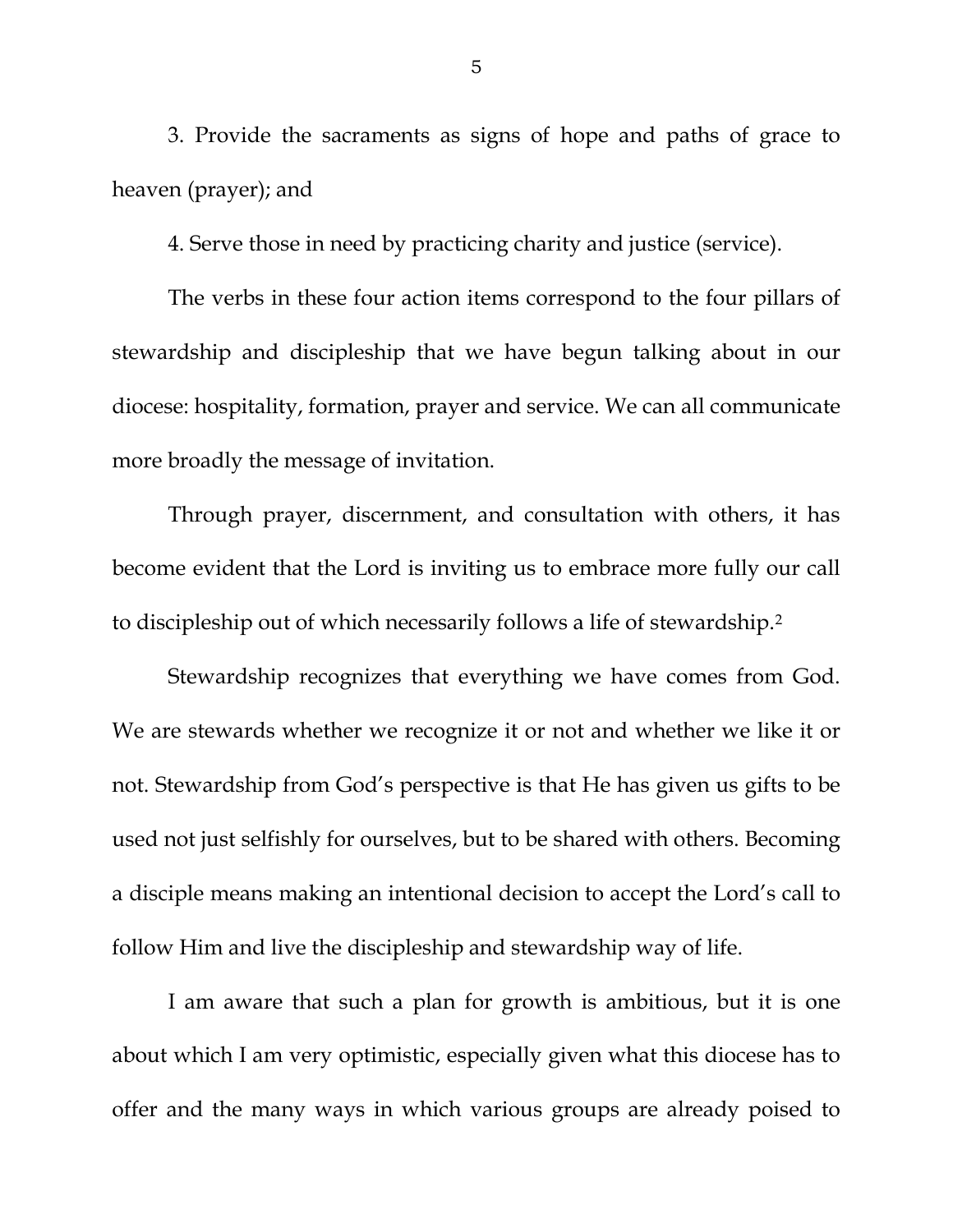contribute to that growth. A key group that is essential to this plan for growth is the priests of our diocese, especially our pastors. But they cannot do this alone. They need the help and cooperation of all parishioners. To be able to put into practice the mission of Jesus, we need to be part of a team supporting each other.

Our priests are at the very heart of our journey forward. As Catholics, we rely first and foremost on God's grace. This grace comes to us through the sacraments of the Church of which the priests are the ministers. In a special way, it is the priest who celebrates the Eucharist for us, feeding us with the Bread of Life, nourishing and strengthening us for this journey. Without the Eucharist, this way of life will never succeed. Without priests, we will not have the Eucharist. Therefore, we need our priests for this journey.

I pray that all of you will work with Father Ery in seeking to be intentional disciples of the Lord and good stewards of the gifts entrusted to us for the growth of the Church as we journey together toward our inheritance in the glory of Heaven.